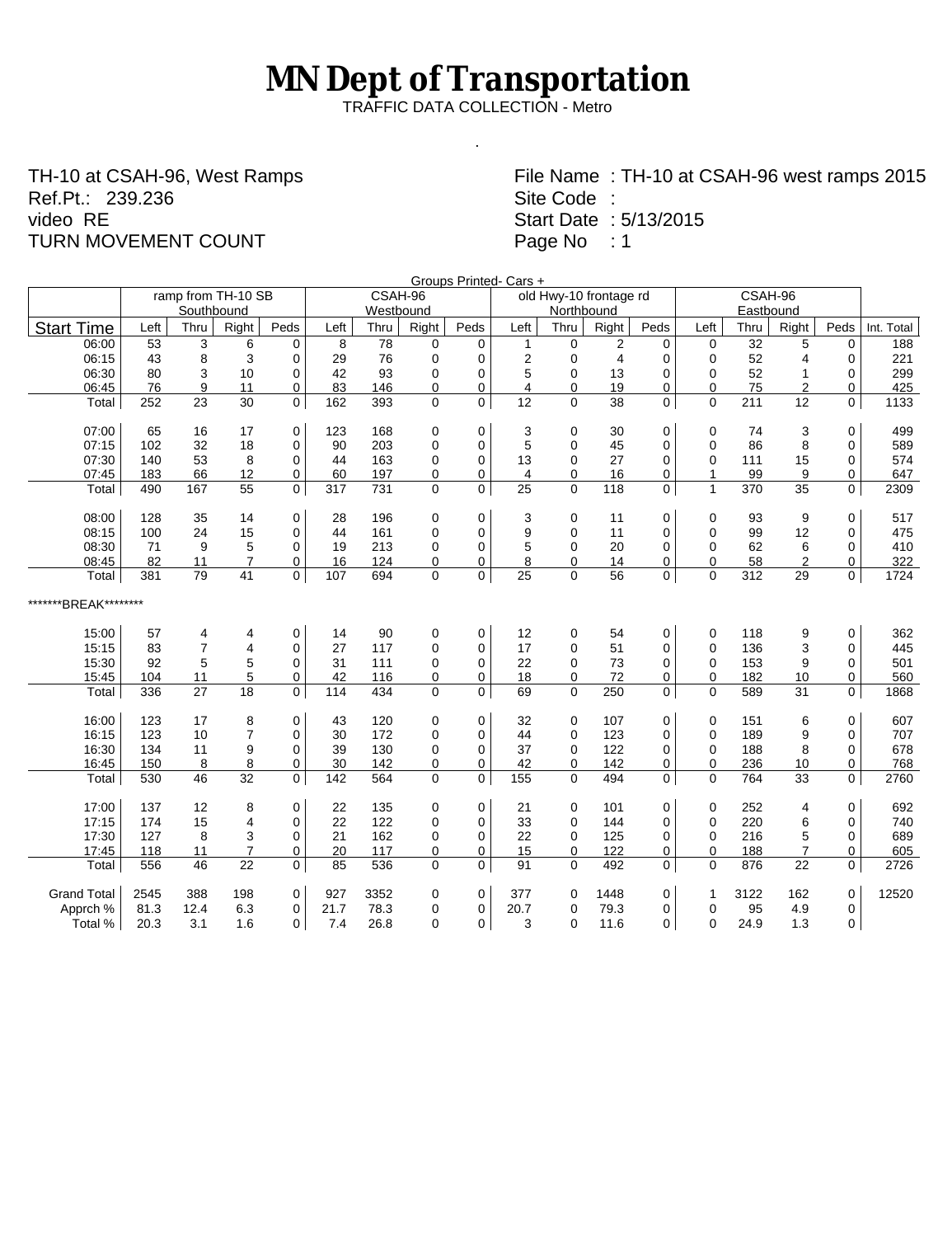## **MN Dept of Transportation**

TRAFFIC DATA COLLECTION - Metro

.

TH-10 at CSAH-96, West Ramps Ref.Pt.: 239.236 video RE TURN MOVEMENT COUNT

File Name : TH-10 at CSAH-96 west ramps 2015 Site Code : Start Date : 5/13/2015 Page No : 2

|                                                      | ramp from TH-10 SB |      |       |      |            |           | CSAH-96 |       |      |            |            | old Hwy-10 frontage rd |       |      |            |      |           | CSAH-96 |      |            |            |  |  |
|------------------------------------------------------|--------------------|------|-------|------|------------|-----------|---------|-------|------|------------|------------|------------------------|-------|------|------------|------|-----------|---------|------|------------|------------|--|--|
|                                                      | Southbound         |      |       |      |            | Westbound |         |       |      |            | Northbound |                        |       |      |            |      | Eastbound |         |      |            |            |  |  |
| <b>Start Time</b>                                    | _eft               | Thru | Right | Peds | App. Total | Left      | Thru    | Right | Peds | App. Total | ∟eft       | Thru                   | Right | Peds | App. Total | Left | Thru      | Right   | Peds | App. Total | Int. Total |  |  |
| Peak Hour Analysis From 06:00 to 08:45 - Peak 1 of 1 |                    |      |       |      |            |           |         |       |      |            |            |                        |       |      |            |      |           |         |      |            |            |  |  |
| Peak Hour for Entire Intersection Begins at 07:15    |                    |      |       |      |            |           |         |       |      |            |            |                        |       |      |            |      |           |         |      |            |            |  |  |
| 07:15                                                | 102                | 32   | 18    |      | 52         | 90        | 203     |       |      | 293        |            |                        | 45    |      | 50         |      | 86        | 8       |      | 94         | 589        |  |  |
| 07:30                                                | 140                | 53   | 8     |      | 201        | 44        | 163     |       |      | 207        | 13         |                        | 27    | 0    | 40         |      | 111       | 15      |      | 126        | 574        |  |  |
| 07:45                                                | 183                | 66   | 12    |      | 261        | 60        | 197     |       |      | 257        | 4          |                        | 16    | 0    | 20         |      | 99        | 9       | 0    | 109        | 647        |  |  |
| 08:00                                                | 28                 | 35   | 14    |      | 177        | 28        | 196     |       |      | 224        |            |                        |       |      | 14         |      | 93        | 9       | 0    | 102        | 517        |  |  |
| <b>Total Volume</b>                                  | 553                | 186  | 52    |      | 791        | 222       | 759     |       |      | 981        | 25         |                        | 99    | 0    | 124        |      | 389       | 41      | 0    | 431        | 2327       |  |  |
| % App. Total                                         | 69.9               | 23.5 | 6.6   |      |            | 22.6      | 77.4    |       |      |            | 20.2       |                        | 79.8  |      |            | 0.2  | 90.3      | 9.5     |      |            |            |  |  |
| <b>PHF</b>                                           | 755                | .705 | .722  | .000 | .758       | .617      | .935    | .000  | .000 | .837       | .481       | .000                   | .550  | .000 | .620       | .250 | 876       | .683    | .000 | 855        | .899       |  |  |